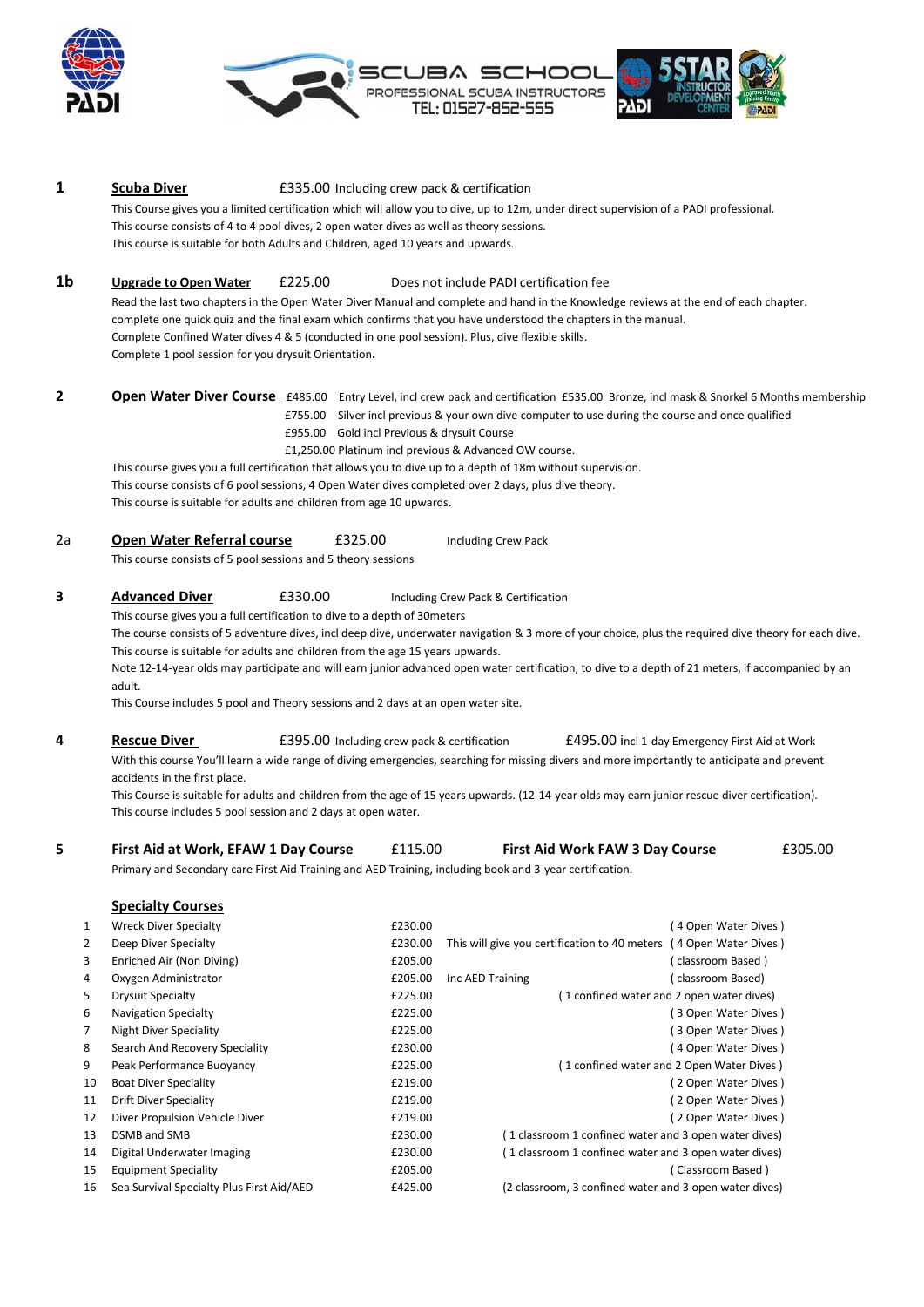



### **1 Bubble Maker** From 8 Years £39.00 or including crew pack £65.00

The PADI bubblemaker Programme is for children aged 8 and over. It's a great way to Introduce Children to scuba dive in a pool in less than 2 meters of water.

Typical session include watching a video and having fun underwater.

# **2 Seal Team** From 8 Years £185.00 Including crew pack and certification

The PADI seal Team, is for young divers who are looking for action packed fun in a pool, by doing exciting Scuba aqua missions 1-5**.** Once the 1-5 Aqua missions have been completed, the young diver can extend their training by doing the PADI seal Team specialty course. Have you ever wondered what it's like to dive with flashlights and to take to take photographs underwater, or float effortlessly like an astronaut? Here is your chance to do some cool stuff in the pool, meet new friends, and share the adventure of the underwater world.

**Seal Team speciality courses** Complete all 10 Aqua missions to qualify for the master Seal team membership.

| 1              | Agua mission creature ID speciality         | £39.00 | 1 Pool Session)   |
|----------------|---------------------------------------------|--------|-------------------|
| 2              | Agua mission environmental speciality       | £39.00 | (1 Pool Session)  |
| 3              | Aqua mission inner space speciality         | £39.00 | (1 Pool Session)  |
| 4              | Agua mission night speciality               | £39.00 | (1 Pool Session)  |
| 5              | Agua mission safety speciality              | £39.00 | (1 Pool Session)  |
| 6              | Agua mission search and recovery speciality | £39.00 | (1 Pool Session)  |
| $\overline{7}$ | Agua mission skin diver speciality          | £39.00 | (1 Pool Session)  |
| 8              | Agua mission snap shoot speciality          | £65.00 | (2 pool Sessions) |
| 9              | Aqua mission navigation Speciality          | £70.00 | (2 pool Sessions) |
| 10             | Agua mission wreck speciality               | £70.00 | 2 pool Sessions)  |
|                |                                             |        |                   |

**Junior scuba diver E335.00 Including Crew Pack and certification** 

This course gives you a limited scuba certification which will allow you to dive up to 12 m under direct supervision of a PADI professional.

This course consists of 3 to 4 Pool dives 2 open water dives as well as theory sessions.

This course is suitable for children aged 10 upwards.

**Junior open water diver** £485.00 entry level Including Crew Pack & Certification £535.00 bronze incl mask, snorkel and 6

months free club membership.

This course gives you a full certification that allows you to dive up to a depth of 18 m with adult supervision

This course consists of 5 to 6 pool sessions and 4 open water dives

This course is suitable for children from age 10 upwards. Once qualified, children from the ages of 10 to 11 must dive with a parent/guardian/party pro to a maximum depth of 12 m

| <b>First Aid Course For Children</b> |  | £35.00 3 hours course, includes booklet and certificate. |  |  |
|--------------------------------------|--|----------------------------------------------------------|--|--|
|--------------------------------------|--|----------------------------------------------------------|--|--|

Children will learn all the basic skills needed to help in any emergency, from recovery position to CPR, wounds, bleeding and choking

**Try/DSD** From 10 years **E39.00 Example 10** and **E65.00** one-to-one with own instructor It's the perfect way to experience the feeling of weightlessness and the excitement of breathing underwater for the first time. This session takes place in a heated pool and includes an internal theory session followed by a pool session with your qualified PADI instructor. You start in the shallow end then progress the deeper end as your confidence increases

**Reactivate/SCUBA review** reactivate £85.00 Scuba Review £55.00 (with tune up Manual) For certified divers who plan to go diving, but I've been inactive for over six months. This course enables you to regain your confidence, review your party skills and theory so that when you go diving you can relax and enjoy. My name results insist that inactive divers take a reactivate/scoping review before they will allow them to dive.

For more information, or to book a course call or email Fiona on 01527-8 52-555[, training@scubaschool.org.uk](mailto:training@scubaschool.org.uk)